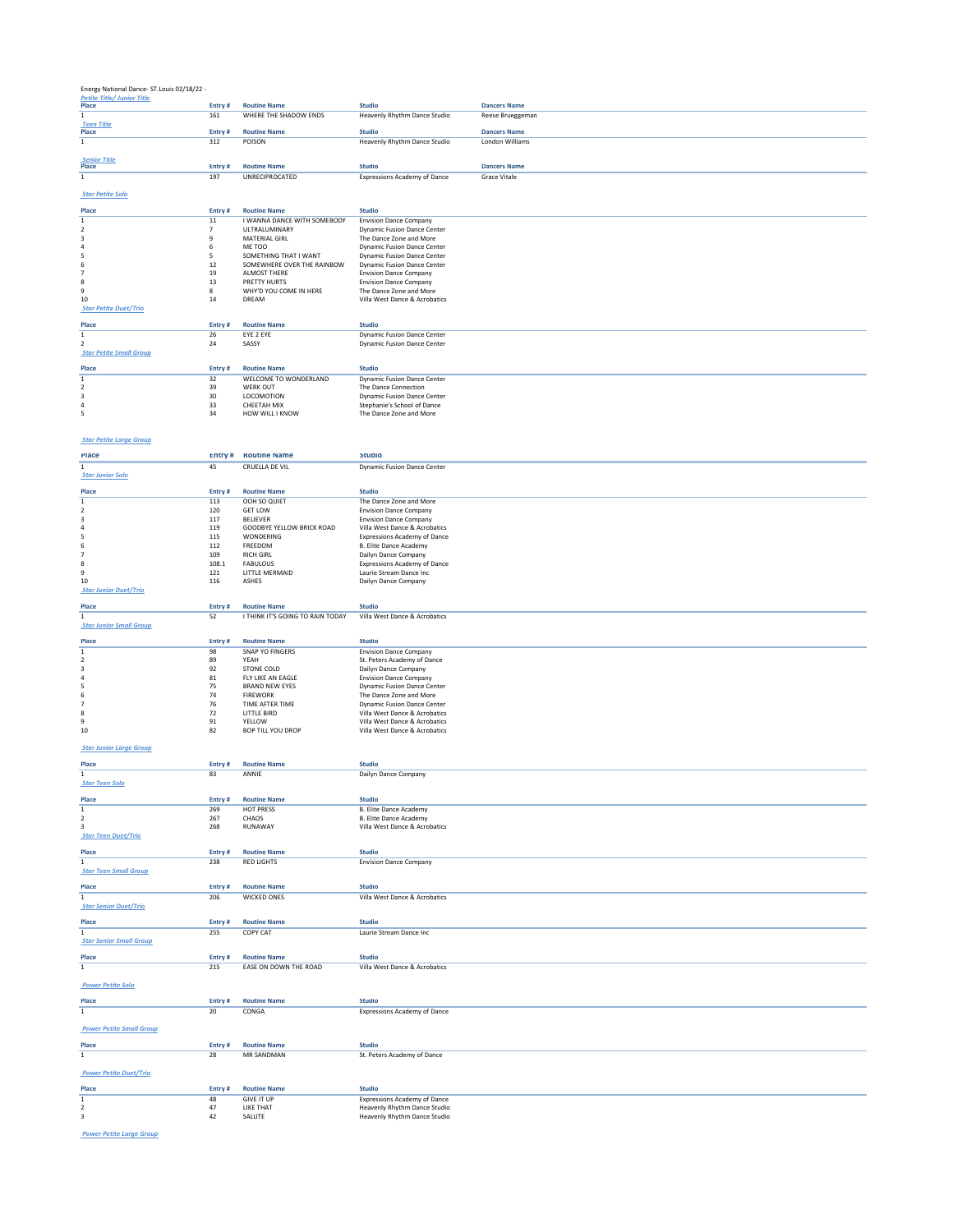| 1                                   | Entry#        | <b>Routine Name</b>                   | <b>Studio</b>                                                             |
|-------------------------------------|---------------|---------------------------------------|---------------------------------------------------------------------------|
|                                     | 36            | <b>DREAMS COME TRUE</b>               | St. Peters Academy of Dance                                               |
| <b>Power Junior Small Group</b>     |               |                                       |                                                                           |
| Place                               | Entry#        | <b>Routine Name</b>                   | <b>Studio</b>                                                             |
| 1                                   | 84            | CARRIED ME WITH YOU                   | <b>Dynamic Fusion Dance Center</b>                                        |
| 2                                   | 99            | <b>BOSS BABES</b>                     | St. Peters Academy of Dance                                               |
| 3                                   | 86            | HUMBLE                                | St. Peters Academy of Dance                                               |
| <b>Power Junior Solo</b>            |               |                                       |                                                                           |
|                                     |               |                                       |                                                                           |
| Place                               | Entry#        | <b>Routine Name</b>                   | Studio                                                                    |
| 1                                   | 132           | <b>CLIQUE</b><br>EXPENSIVE            | <b>B. Elite Dance Academy</b>                                             |
| 2                                   | 127<br>145    | RAINBOW                               | <b>Expressions Academy of Dance</b><br>St. Peters Academy of Dance        |
|                                     | 130           | WHEN I GROW UP                        | St. Peters Academy of Dance                                               |
|                                     | 137           | CALL ME HOME                          | St. Peters Academy of Dance                                               |
| 3<br>4<br>5<br>6<br>7               | 146<br>129    | PULLED<br><b>HOUNDDOG</b>             | <b>Expressions Academy of Dance</b>                                       |
| 8                                   | 123           | <b>WEIRD PEOPLE</b>                   | <b>Expressions Academy of Dance</b><br>Expressions Academy of Dance       |
| 9                                   | 126           | TURNING TURTLE                        | St. Peters Academy of Dance                                               |
| 10                                  | 147           | <b>BE ITALIAN</b>                     | St. Peters Academy of Dance                                               |
| <b>Power Junior Duet/Trio</b>       |               |                                       |                                                                           |
|                                     |               |                                       |                                                                           |
| Place                               | Entry#        | <b>Routine Name</b>                   | <b>Studio</b>                                                             |
| 1                                   | 57            | <b>TRUE COLORS</b>                    | <b>Dynamic Fusion Dance Center</b>                                        |
| 2<br>3                              | 60<br>58      | WHAT IS THIS FEELING<br>PUPPET MASTER | <b>Expressions Academy of Dance</b><br><b>Dynamic Fusion Dance Center</b> |
| 4                                   | 54            | ON TOP OF THE WORLD                   | St. Peters Academy of Dance                                               |
| 5                                   | 62            | WORK ME DOWN                          | St. Peters Academy of Dance                                               |
|                                     |               |                                       |                                                                           |
| <b>Power Junior Large Group</b>     |               |                                       |                                                                           |
| Place                               | Entry#        | <b>Routine Name</b>                   | Studio                                                                    |
| 1                                   | 94            | <b>BIG FINISH</b>                     | <b>Expressions Academy of Dance</b>                                       |
| 2                                   | 93            | <b>TOY SOLDIER</b>                    | St. Peters Academy of Dance                                               |
| 3<br>4                              | 103<br>96     | THE TROLLEY SONG<br>RAMALAMA          | St. Peters Academy of Dance<br><b>Dynamic Fusion Dance Center</b>         |
|                                     | 80            | SEASONS                               | St. Peters Academy of Dance                                               |
| 5<br>6<br>7                         | 90            | STAND OUT                             | <b>Dynamic Fusion Dance Center</b>                                        |
|                                     | $71\,$        | WE GO TOGETHER                        | St. Peters Academy of Dance                                               |
| 8<br>9                              | 73            | <b>GIRL GANG</b>                      | The Dance Connection<br>The Dance Connection                              |
| 10                                  | 101<br>79     | BE COOL<br>I AM ME                    | The Dance Connection                                                      |
|                                     |               |                                       |                                                                           |
| <b>Power Junior Line/Production</b> |               |                                       |                                                                           |
|                                     |               | <b>Routine Name</b>                   |                                                                           |
| Place                               | Entry#<br>104 | THE HAUNTED MANSION                   | <b>Studio</b><br><b>Dynamic Fusion Dance Center</b>                       |
| <b>Power Teen Solo</b>              |               |                                       |                                                                           |
|                                     |               |                                       |                                                                           |
| Place                               | Entry#        | <b>Routine Name</b>                   | Studio                                                                    |
| 1<br>2                              | 289<br>273    | <b>SURVIVE</b><br><b>UNTOLD STORY</b> | <b>B. Elite Dance Academy</b><br>B. Elite Dance Academy                   |
| 3                                   | 292           | YOURS                                 | <b>Expressions Academy of Dance</b>                                       |
|                                     | 290           | GOLDEN                                | <b>B. Elite Dance Academy</b>                                             |
|                                     | 283           | THAT'S ALL I KNOW SO FAR              | <b>Dynamic Fusion Dance Center</b>                                        |
| 4<br>5<br>6<br>7                    | 286<br>280    | SOLDIER<br>UPSIDE                     | Stephanie's School of Dance                                               |
| 8                                   | 284           | NEVER ENOUGH                          | Dynamic Fusion Dance Center<br>The Dance Zone and More                    |
| 9                                   | 287           | WHERE'S MY LOVE                       | <b>Expressions Academy of Dance</b>                                       |
| 10                                  | 277           | I GOT THAT                            | <b>Dynamic Fusion Dance Center</b>                                        |
|                                     |               |                                       |                                                                           |
| <b>Power Teen Duet/Trio</b>         |               |                                       |                                                                           |
| Place                               | Entry#        | <b>Routine Name</b>                   | <b>Studio</b>                                                             |
|                                     |               |                                       |                                                                           |
| 1                                   | 242           | <b>BEAT AROUND</b>                    | B. Elite Dance Academy                                                    |
| 2                                   | 245           | LEVEL UP                              | St. Peters Academy of Dance                                               |
| 3<br>4                              | 249           | LEVITATING                            | The Dance Connection                                                      |
| 5                                   | 250<br>240    | HOPE<br>SYMPHONY                      | St. Peters Academy of Dance<br><b>Expressions Academy of Dance</b>        |
|                                     |               |                                       |                                                                           |
| <b>Power Teen Small Group</b>       |               |                                       |                                                                           |
| Place                               | Entry#        | <b>Routine Name</b>                   | <b>Studio</b>                                                             |
| 1                                   | 208           | <b>BODY</b>                           | <b>B. Elite Dance Academy</b>                                             |
| 2                                   | 214           | <b>HANDS UP</b>                       | <b>B. Elite Dance Academy</b>                                             |
|                                     | 222           | MOVIN                                 | <b>B. Elite Dance Academy</b>                                             |
|                                     | 223           | <b>GET HERE</b><br><b>DISCO DIVAS</b> | St. Peters Academy of Dance                                               |
| 5<br>6                              | 211<br>220    | OOPS                                  | St. Peters Academy of Dance<br>St. Peters Academy of Dance                |
| 7                                   | 207           | OH YEAH                               | <b>Dynamic Fusion Dance Center</b>                                        |
| 8                                   | 213           | AWOO                                  | <b>Dynamic Fusion Dance Center</b>                                        |
| 9                                   | 210<br>219    | I'LL BE THERE<br>RED FOOTBALL         | The Dance Connection                                                      |
| 10                                  |               |                                       | Dynamic Fusion Dance Center                                               |
| <b>Power Teen Large Group</b>       |               |                                       |                                                                           |
|                                     |               | <b>Routine Name</b>                   | <b>Studio</b>                                                             |
| Place<br>$\mathbf{1}$               | Entry#<br>205 | <b>RITZ</b>                           | St. Peters Academy of Dance                                               |
| 2                                   | 224           | WATCH ME WORK                         | The Dance Connection                                                      |
| 3                                   | 236           | CHICAGO, ILLINOIS                     | St. Peters Academy of Dance                                               |
|                                     |               |                                       |                                                                           |
| <b>Power Senior Solo</b>            |               |                                       |                                                                           |
| Place                               | Entry#        | <b>Routine Name</b>                   | <b>Studio</b>                                                             |
|                                     | 182           | <b>GLORY</b>                          | Stephanie's School of Dance                                               |
| 2                                   | 181           | <b>BLACK TABLES</b>                   | Heavenly Rhythm Dance Studio                                              |
| 3<br>4                              | 177<br>178    | SMALL WORLD<br>I HAVE NOTHING         | Laurie Stream Dance Inc<br><b>Dynamic Fusion Dance Center</b>             |
| 5                                   | 183           | <b>GOOD GIRL</b>                      | Dailyn Dance Company                                                      |
|                                     |               |                                       |                                                                           |
| <b>Power Senior Duet/Trio</b>       |               |                                       |                                                                           |
| Place                               | Entry#        | <b>Routine Name</b>                   | <b>Studio</b>                                                             |
| 1                                   | 257           | <b>NSYNC</b>                          | Heavenly Rhythm Dance Studio                                              |
|                                     |               |                                       |                                                                           |
| <b>Power Senior Small Group</b>     |               |                                       |                                                                           |
| Place                               | Entry#        | <b>Routine Name</b>                   | <b>Studio</b>                                                             |
| 1                                   | 226           | RUNNIN'                               | The Dance Connection                                                      |
|                                     |               |                                       |                                                                           |
| <b>Power Senior Large Group</b>     |               |                                       |                                                                           |
| Place                               | Entry#        | <b>Routine Name</b>                   | <b>Studio</b>                                                             |
| 1                                   | 218           | <b>BEYONCE BABES</b>                  | The Dance Connection                                                      |
|                                     |               |                                       |                                                                           |
| <b>Energy Petite Solo</b>           |               |                                       |                                                                           |